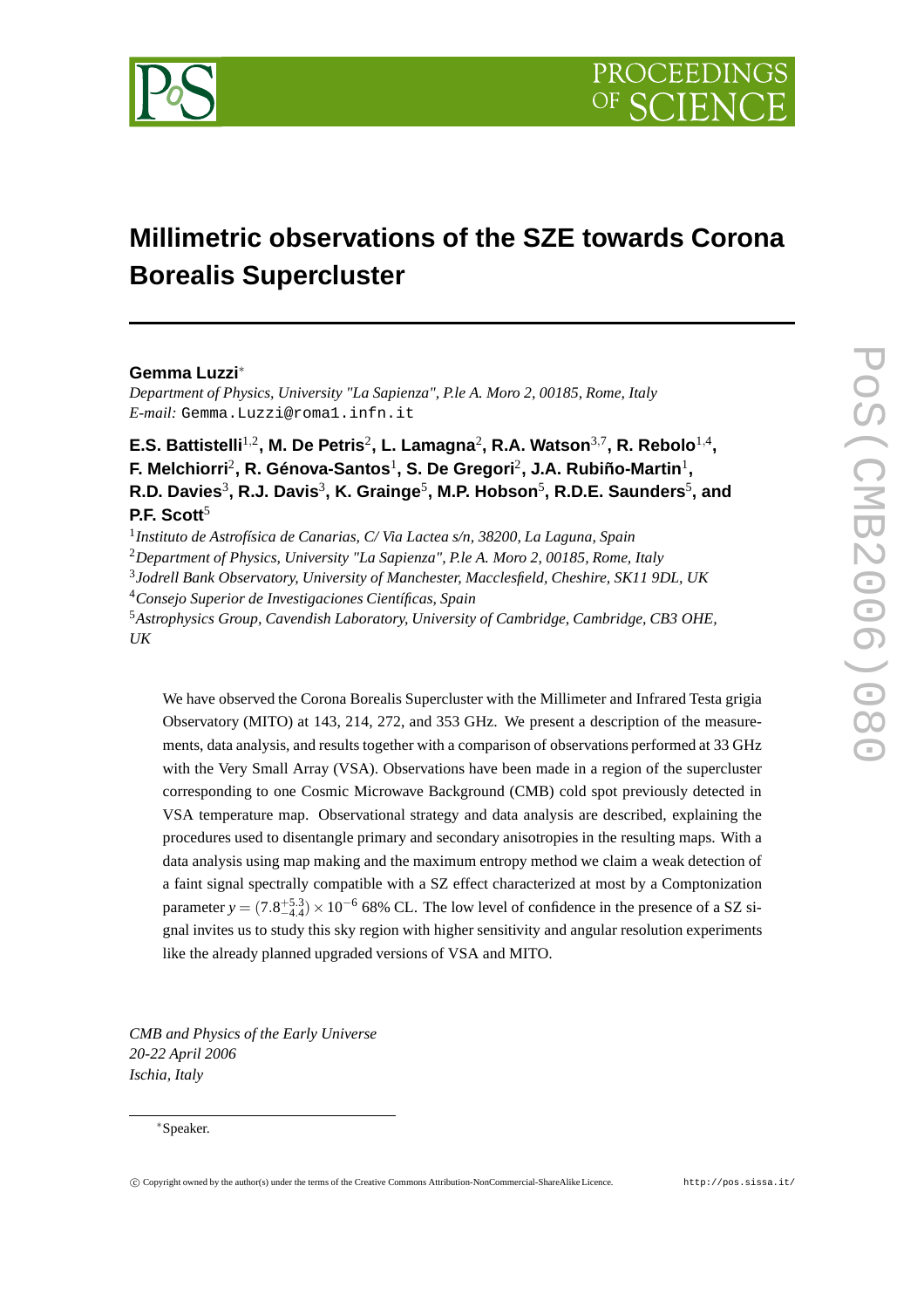# **1. Introduction**

The Sunyaev-Zel'dovich effect (SZE) [6], arises from the Compton scattering of the CMB radiation by electrons in the hot gas in clusters of galaxies. So far, the SZE has only been observed in the direction of clusters of galaxies; however, other objects may also be sources of detectable SZE. In superclusters of galaxies (SCG) the enhancements of baryon density over the mean cosmological baryon density are expected to be small, but the path lenghts may be so long that a significant SZE builts up. The Corona Borealis Supercluster has been mapped by VSA (Genova Santos et al. 2005). A major result appearing in these maps is the presence of a strong temperature decrement near the center of the SCG in a direction with no known cluster of galaxies. The evidence of this SCG spot being due to inverse Compton scattering would result from a positive signal at frequencies higher than ∼ 217 GHz, an effect that uniquely characterizes the SZE. We describe here the observations that have been performed at MITO in 4 high frequency bands with the aim of disentangling sources of anisotropy with different spectral behavior .

## **2. MITO observations**

#### **2.1 The instrument**

MITO (Millimetre and Infrared Testagrigia Observatory) [2] telescope has a Cassegrain configuration, i.e. two-element system with 2.6−m in diameter parabolic primary mirror and 41 cm in diameter hyperbolic secondary mirror. The telescope is optimized for differential measurements, by choosing the position of the wobbling axis of the secondary mirror around the neutral point with digitally controlled wave-forms. The pointing system is based on an altazimuthal mount, mainly due to the need of performing sky modulation at constant elevation in order to reduce atmospheric contributions. FotoMITO is a multichannel single pixel photometer with a f.o.v. of 16 arcminutes FWHM. It works in 4 bands centered at 143, 214, 272, and 353 GHz. The detectors are 4 standard composite bolometers with sapphire absorbers and NTD Ge thermistors. Detectors are coupled to radiation via multi-mode Winston cones allowing maximum collection efficiency within the field of view. The cold optics is realized by spherical mirrors, Winston cones and band-pass freestanding meshes as dichroics for spectral selection. A double stage <sup>3</sup>He−<sup>4</sup> He fridge allows a working temperature of 290 mK with a stability of the order of 0.2 mK/h for more than 80 hours operation [4]. The bands of operation, about 10%−20% wide (FWHM), have been chosen to match both the atmospherical transparency windows in the mm/submm region and the main features of the S-Z effect. In particular the second channel has been selected to match the SZE crossover frequency, while the fourth channel serves as "spectral backup" in order to monitor the foreground and the local emission from the atmosphere.

### **2.2 Observing strategy**

Data were collected in March 2004 and include observations on the deepest spot of the VSA map (i.e. spot H), calibration scans on Jupiter, some pointings on Saturn and Tau A used as secondary calibration sources, and routine skydips to extract information about atmospheric emission. Sky modulation has been performed by a 3-fields square-wave-like scanning along constant elevation followed by lock-in demodulation. This strategy allows efficient removal of the atmosphere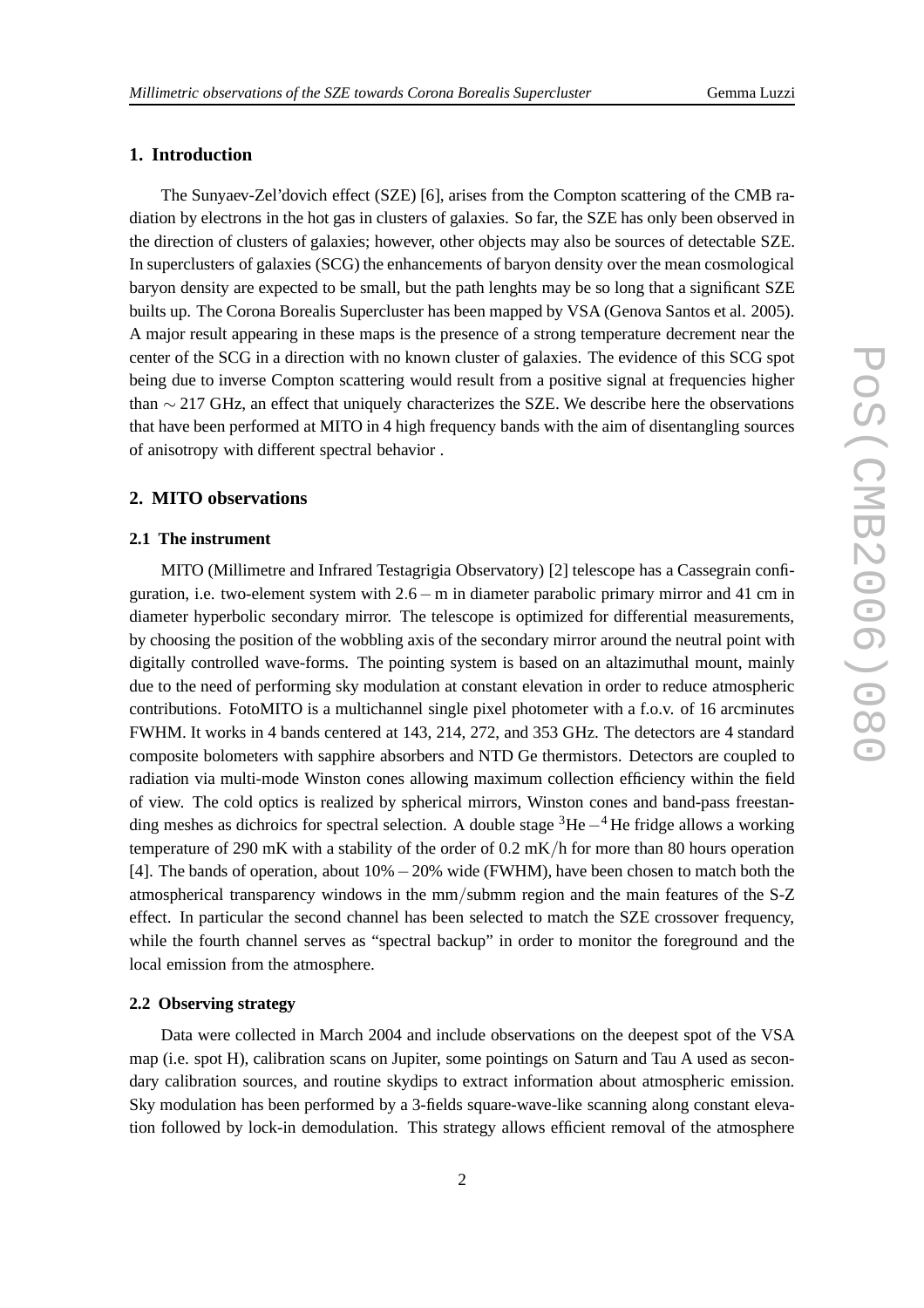emission even when it exhibits strong linear gradients parallel to the horizon. The beamthrow was set to 41 arcminutes and the modulation frequency to 4.5 Hz with 2nd harmonic demodulation. Measurements were carried out by performing drift scans (DSs) on the source. This procedure allows to reduce the bolometer's microphonics being the telescope at rest during the observations. We have collected 105 scans across the VSA H spot in the Corona Borealis region. Each scan is 10 minutes long in RA.

#### **3. Data analysis**

#### **3.1 Noise filtering and atmospherical decorrelation**

In order to cope with the atmosphere emission fluctuations a decorrelation technique is applied on data. It is possible thanks to the superposition of the four MITO channels field of view (total beam overlapping) and to the presence of the 353 GHz channel which is more sensitive to the atmospherical emission. The basic idea is to subtract from the channels at the frequency of cosmological interest  $(v<sub>s</sub>)$  the channel most affected by atmospherical emission  $(v<sub>a</sub>)$  after having multiplied it by the correlation coefficient *aas*. A key ingredient, necessary in order to perform an efficient decorrelation, is that the various drift scans should be characterized by high correlation between channels. Uncorrelated signals may be due to different optical depths for different spectral channels, to fluctuations at different altitudes, and to differences in the channel beam [5]. An additional filtering procedure, presented in [5], has been applied to those scans showing moderately high correlation even if not enough to undergo an efficient decorrelation. The procedure consists in passing data through a non-linear amplifier that allows us to "clean" our data from non-gaussianity in an unbiased way controlling the systematics.

## **3.2 Maximum entropy method**

As map reconstruction is degenerate for differential and interferometric observations, an extra regularizing constraint is required which is conveniently provided by the Maximum Entropy Method (MEM). In order to extract the best representative signal maps from the original data sets, we have carried out the MEM reconstruction for both the MITO decorrelated scans and the gridded VSA visibilities for the observed spot in Corona Borealis supercluster. We used the same method of fitting modeled data resulting from a trial sky for both data sets in order to be sure of consistency. The sky model used is comprised of a 70 by 20 pixel image covering RA  $15^{\text{h}}.3 \div 15^{\text{h}}.5$  and Dec 28° .5 ÷ 29° .3, in which each pixel brightness represents a free parameter to be found. An iterative gradient method was used to update the sky model and in turn calculate the model scans and visibilities. A maximum likelihood analysis was then applied pixel by pixel on the extracted maps in order to derive information about the presence of primary and secondary anisotropies in our data.

# **4. Results**

The maximum likelihood analysis on the maps extracted by the MEM has been performed in two steps: by first extracting common signals from the different observational channels, and then by identifying the frequency dependent signals. As a result, we find evidence of a small